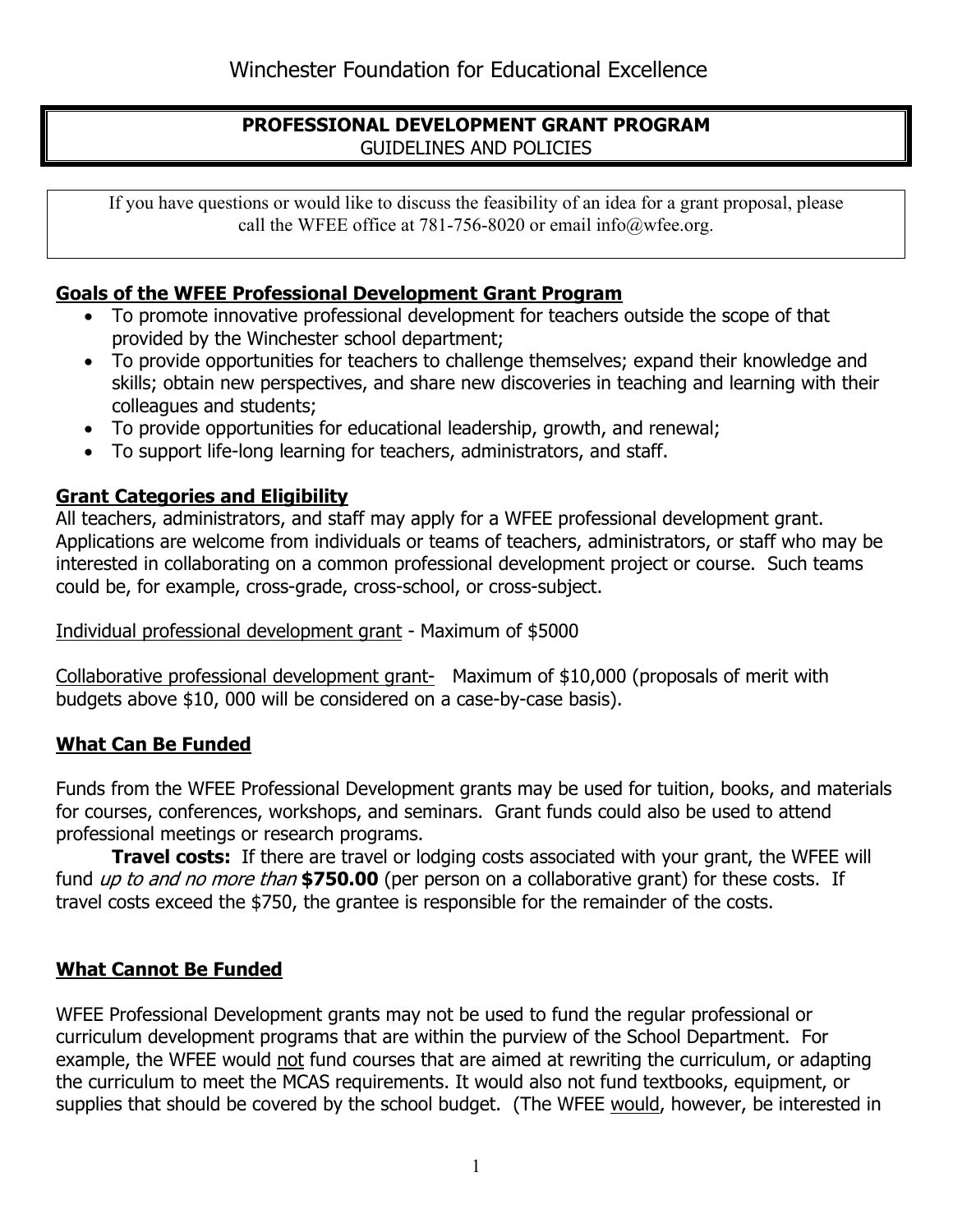professional development work that provides educators with innovative teaching techniques or programs that have been successfully applied in other school systems.) If the grantee is attending a program that takes place during the course of the school day, a letter signed by the school principal is required acknowledging the absence of that teacher.

WFEE will not pay for graduate credit to be used to fulfill requirements for salary increases, we will fund that class on a non credit basis. If that is not an option, if we feel the class is worthwhile, we will pay the full tuition.

### **WFEE Evaluation Criteria for Professional Development Grant Proposals**

- 1. Is this an innovative and creative professional development program that would enhance the applicant's skills, knowledge, and enthusiasm for teaching?
- 2. Are the goals, outcomes, and activities of the program stated clearly and with adequate detail?
- 3. Has the applicant provided evidence of the quality and reputation of the program, course, or consultant?
- **4. Is the budget reasonable and completed with adequate detail?**
- 5. Is the project outside the scope of Winchester's regular professional development program, and also compatible with the goals of the Winchester school department?

### **Grant Review and Award Process**

The Review Committee consists of WFEE trustees and educators from the community who are not employed by the Town of Winchester. Each application is carefully reviewed by the Committee based on the criteria stated above. After an extensive review, the Committee provides the WFEE Board of Trustees with its recommendations. The recommendations for grant awards are voted on by the full Board of Trustees of the WFEE. A final voted must be made by the Winchester School Committee before the grantees receive their award.

### **Change in Scope of Project, Expenditure of Grant Funds**

Successful grant recipients agree to seek approval from the WFEE for **any** changes in the implementation or scope of the project, especially as they relate to budget items and participants in the project and **to return any unused funds to the WFEE at the end of the project**.

### **Grants Funded in Collaboration with other Organizations**

If your grant is funded in collaboration with another organization you **must notify WFEE** of your additional funding sources. In addition any publicity in reference to this collaboration **must be approved by WFEE** before being published.

### **Grant Publicity**

Successful grant recipients are expected to assist the WFEE in publicizing their projects to parents and teachers through the school newsletter, local newspapers, and other avenues. **Successful applicants must notify WFEE about their publicity plans and follow through on those plans. In the case of Major Collaborative Grants, failure to do so may jeopardize grant funding.**